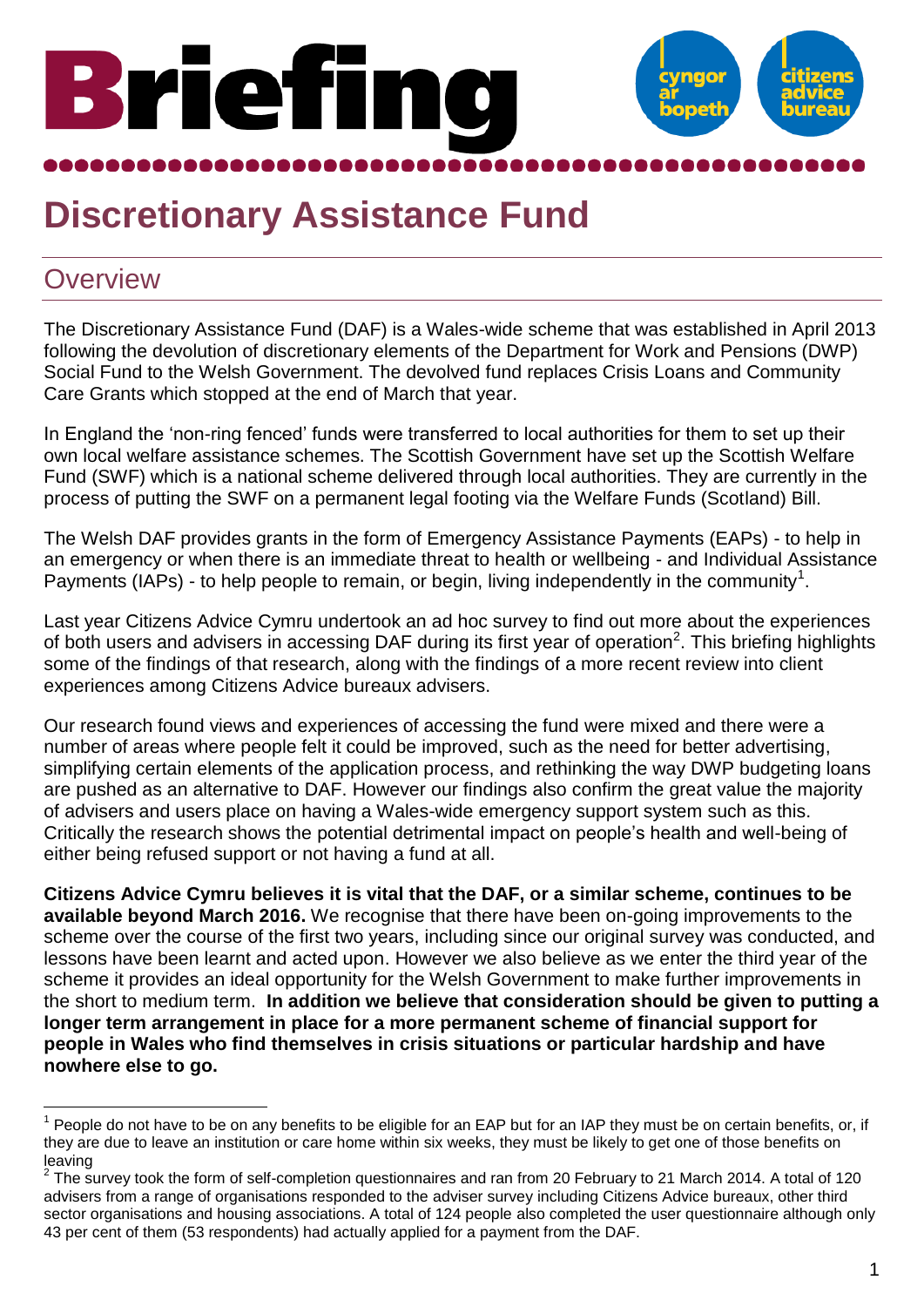### Key research findings

Key issues highlighted during our research included:

- The lack of publicity/awareness of the fund was consistently raised by advisers and potential users. The overwhelming view is that the fund needs to be better promoted;
- There is general support for having a grant/voucher based system although some people believe there should be more flexibility built into the scheme;
- A number of advisers believe pushing DWP budgeting loans as an alternative to the DAF is inappropriate for many of their clients;
- It was felt the application process, particularly on-line, could be simplified. Currently people find it confusing and overly complicated. Participants also believed the content of decision letters could be improved.
- Phone applications appear to be preferred by users, however views on customer service, particularly amongst advisers, are mixed. Positive experiences appear to be dependent on individual agents as opposed to a consistent strategic approach by the provider;
- The speed of the process was praised by some, particularly when compared to the previous DWP Community Care Grants;
- Most users who had been unsuccessful did not challenge the decision, reasons included they didn't think it was worth it or weren't aware they could. Likewise, a relatively low number of advisers have helped many clients with an appeal.

In some cases there are likely to be justifiable reasons for refusal/part-awards but the potential detrimental impact on people's health and well-being of either being refused support or, not having a fund at all, is clear.

*"I'm unsure of how we will cope now, we have had 2 vouchers from the food bank and our gas and electric are running out and I don't know what we are going to do." (unsuccessful EAP applicant)*

*"I could not have afforded the items [without the fund] and can't bear to think how the family as a whole would of managed" (beneficiary of fund)*

*"We were sleeping on the floor, cooking on camping stove, walking on bare floors and washing clothes in the bath" (unsuccessful IAP applicant)*

*"I would not have been able to feed my 3 month old baby, heat the house or have had electric. I also would not have had any nappies for my son." (beneficiary of fund)*

There have been on-going improvements to the scheme over the course of the first two years, including since our original survey was conducted, and lessons have been learnt and acted upon.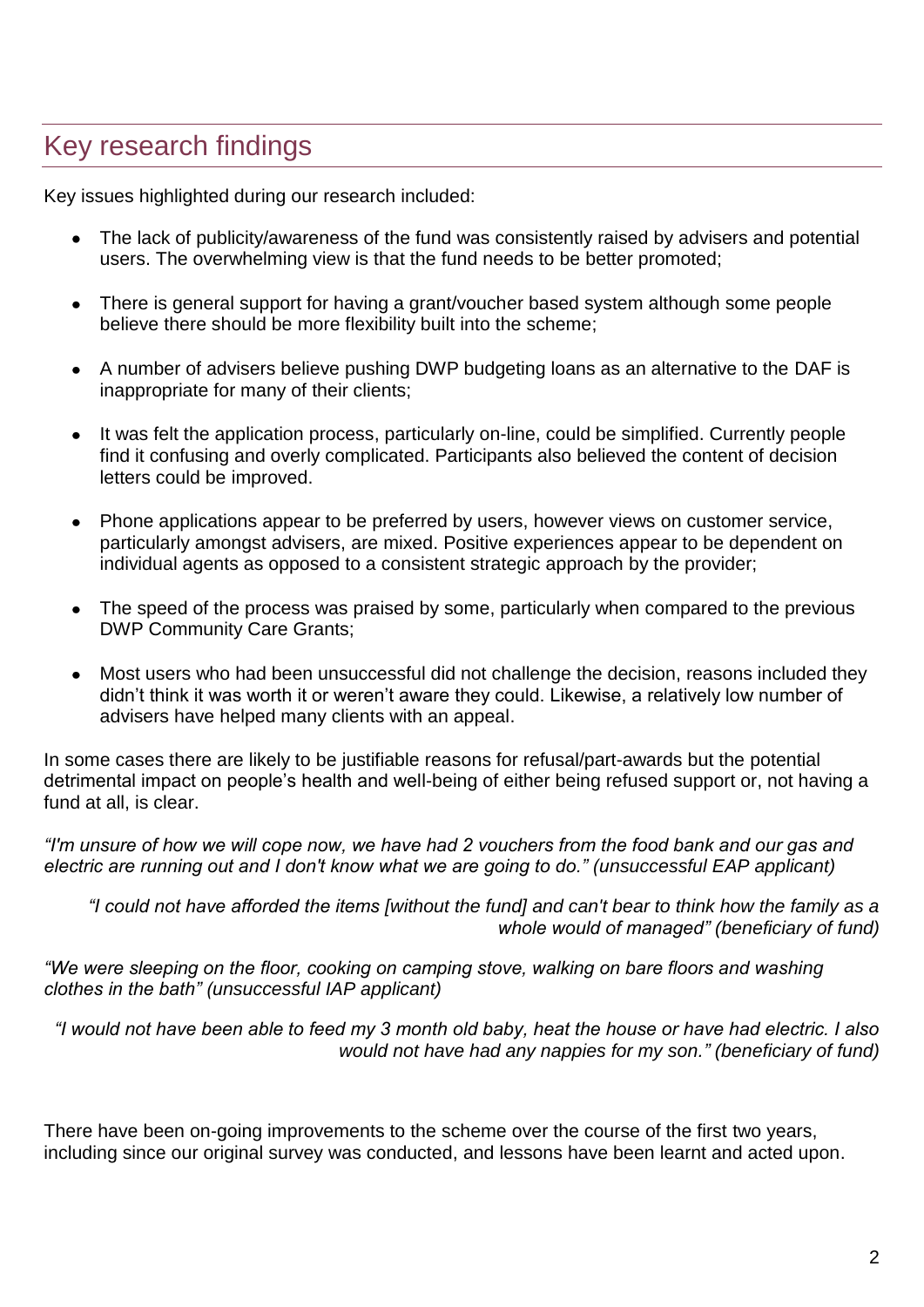However Citizens Advice Cymru believe as we enter the third year of the scheme it provides an ideal opportunity for the Welsh Government to consider more longer term arrangements for emergency financial support in Wales, as well as the opportunity to make further improvements in the short to medium term.

This includes rethinking the way the fund is promoted to ensure more people in need are aware of the support available; improving guidance/information for both scheme partners and other agencies who work with potentially eligible clients, particularly with regards to appealing decisions; ensuring links are in place to direct people in crisis to additional support (regardless of the outcome of their application), and building more discretion into the system.

#### Recommendations

Citizens Advice Cymru believes it is vital that the Discretionary Assistance Fund, or a similar scheme, continues to be available beyond March 2016.

In light of our research findings we have made a series of recommendations:

*Future of the scheme:*

#### *Welsh Government should:*

- consider putting a longer term arrangement in place for a more permanent scheme of financial support for people in Wales who find themselves in crisis situations or particular hardship and have nowhere else to go;
- ensure that both advisers and potential users are fully consulted during the development of any future scheme in Wales that may be in place beyond March 2016.

*Welsh Government and the Scheme Managers should:*

*Promotion:*

- reconsider the existing partner-focussed approach as the main mechanism for both raising awareness of the fund and supporting applications;
- develop additional avenues for raising awareness of the fund, such as the use of promotional materials in buildings where potential clients are likely to visit (including Citizens Advice Bureaux, job centres and local authority/housing association 'drop-in' offices) and the use of elearning tools for frontline advisers;
- build on the current training programme being undertaken with local authorities in Wales by  $\bullet$ ensuring information/guidance regarding DAF is built into *in-house* training of frontline staff in all agencies/organisations in Wales who work with potentially eligible clients but are not formal partners, including Jobcentre Plus;
- ensure better information is provided to external agencies/organisations about what it means to be a partner of the scheme to allay potential concerns around impartiality;